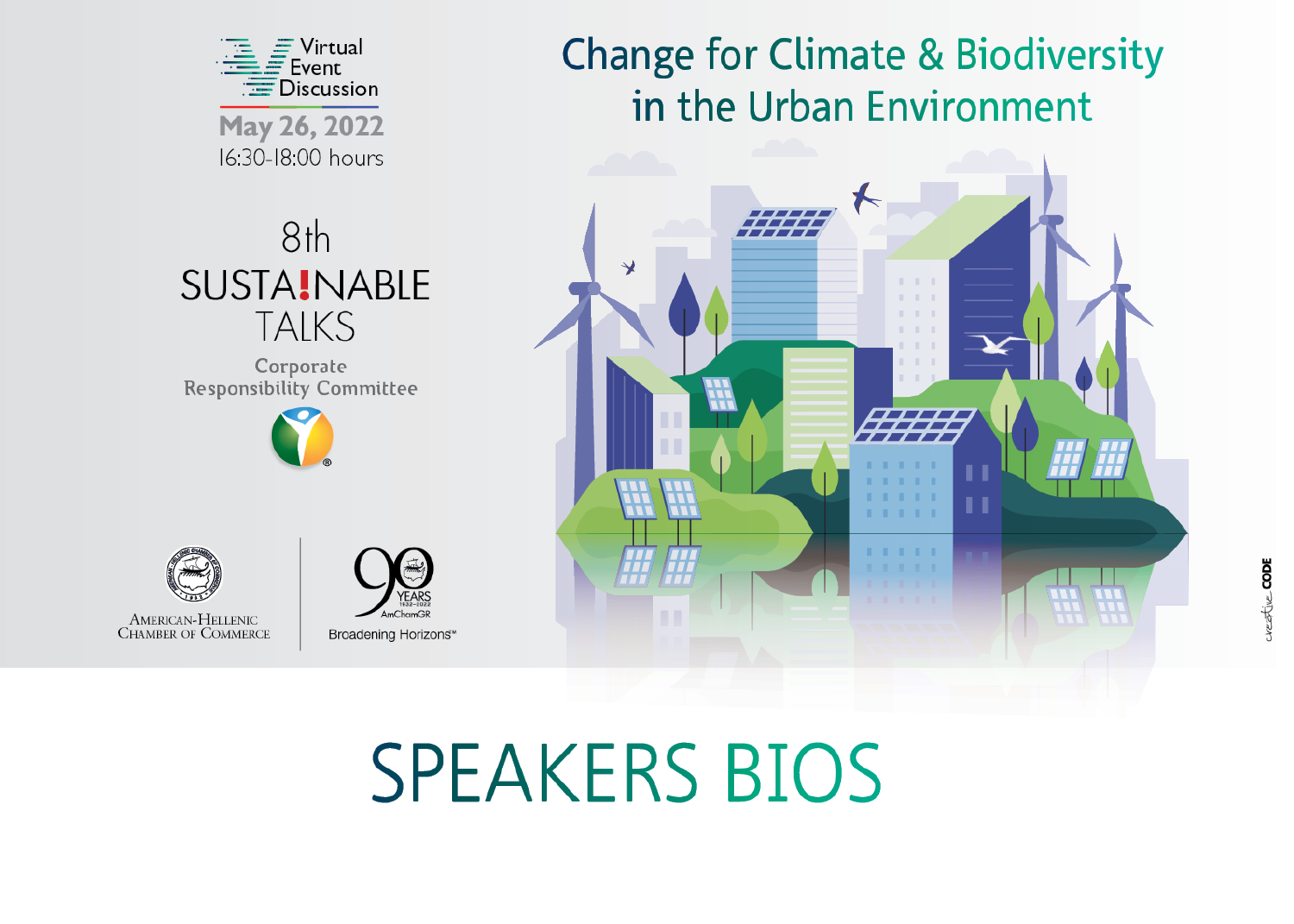





16:30-18:00 hours



#### **Nikolaos Bakatselos, President, American-Hellenic Chamber of Commerce**

Nikolaos Bakatselos is the Managing Director of Pyramis Metallourgia A.E. and Pyramis Deutschland GmbH. He was Member of the Board of Directors and Deputy Managing Director of Northern Greece Publishing S.A. He has held the position of Managing Director of Imperium AEEX, and Member of the Board of Directors of Egnatia Bank Securities S.A. He was a Member of the Board of Directors of Attica Bank from February 2014 until June 2016. He was a Member of the Steering Committee of the International Hellenic University from 2006 until January 2014 and Member of the Board and President of the Northern Greece Committee of EEDE. He is Member of the Committee Support CERTH, Trustee of Anatolia College, Member of the Board and Member of the Steering Committee of SVE and Honorary Consul of Belgium for Northern Greece. After being a Member of the Board of Directors of the American-Hellenic Chamber of Commerce for several years, in June 2010 he was elected Vice President of the American-Hellenic Chamber of Commerce and President of the Northern Greece Committee, and since June 2019 he was elected President of the American-Hellenic Chamber of Commerce. He is a founding member and member of the Board of the Council of Competitiveness of Greece. From October 2019 until February 2022, he was elected as President of HEDNO by the General Assembly of HEDNO. Nikolaos Bakatselos holds a B.A. in Sociology from University of Reading and a MSc in Shipping, Trade and Finance from City University Business School.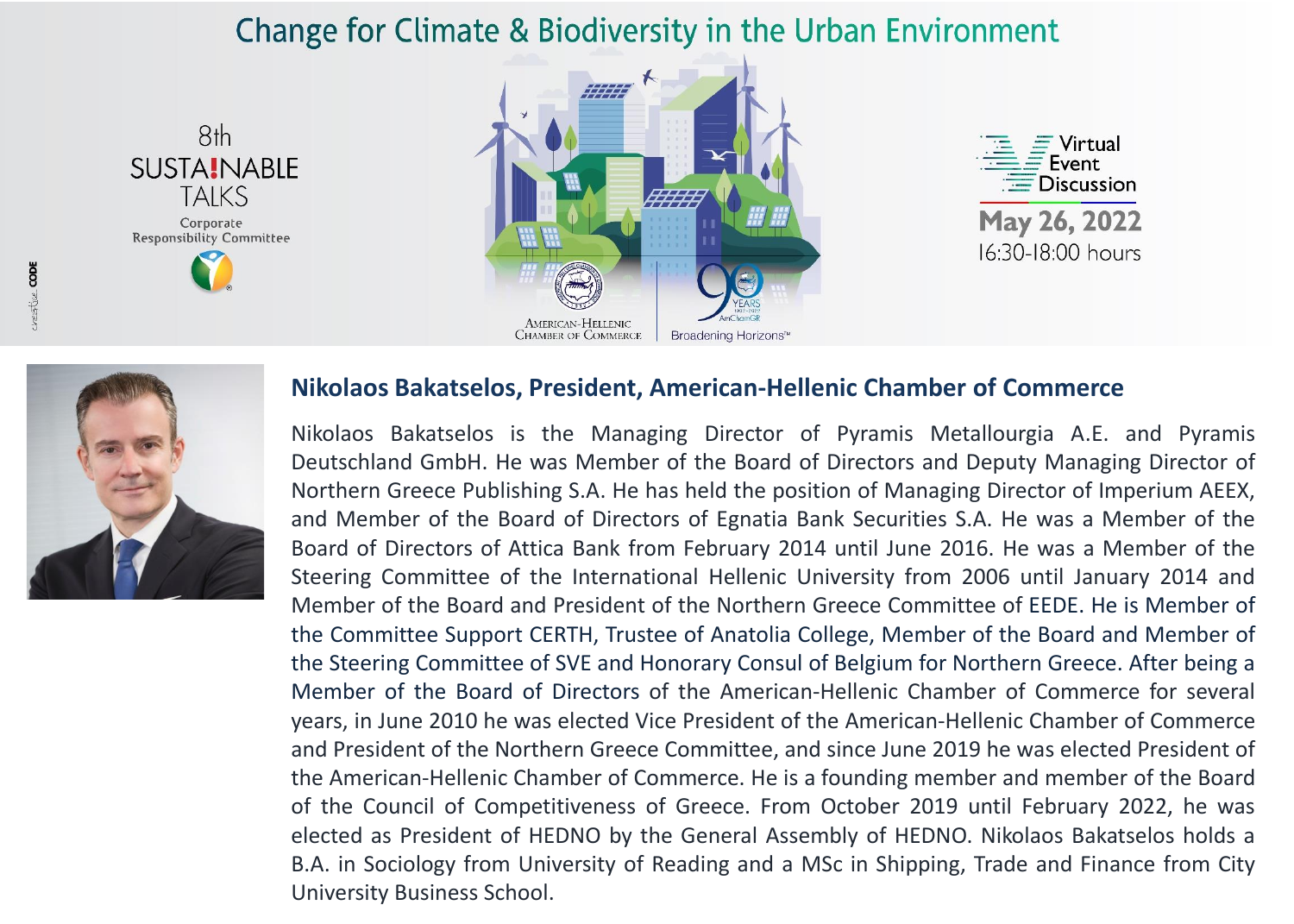





16:30-18:00 hours



#### **Maya Hennerkes, Director Green Financial Systems, EBRD**

Maya Hennerkes is the Director for Green Financial Systems at the Climate Strategy and Delivery Department of the European Bank for Reconstruction and Development (EBRD). Prior to this, she led EBRD's ESG work with financial institutions and private equity funds. She promotes sustainable financial systems and the integration of climate, environmental and social matters in investment decisions and management. Maya is a sustainable finance and ESG expert with almost 20 years of experience, with previous positions at the Inter-American Development Bank Group in Washington DC and Bloomberg L.P. in London. She is a member of the Club of Rome's Think Tank 30 and serves on the Advisory Board of SustainableFinance.Live. Maya studied economics, political science and Latin America studies in Germany and Spain and holds an Executive Masters in Public Management from the Hertie School of Governance in Berlin.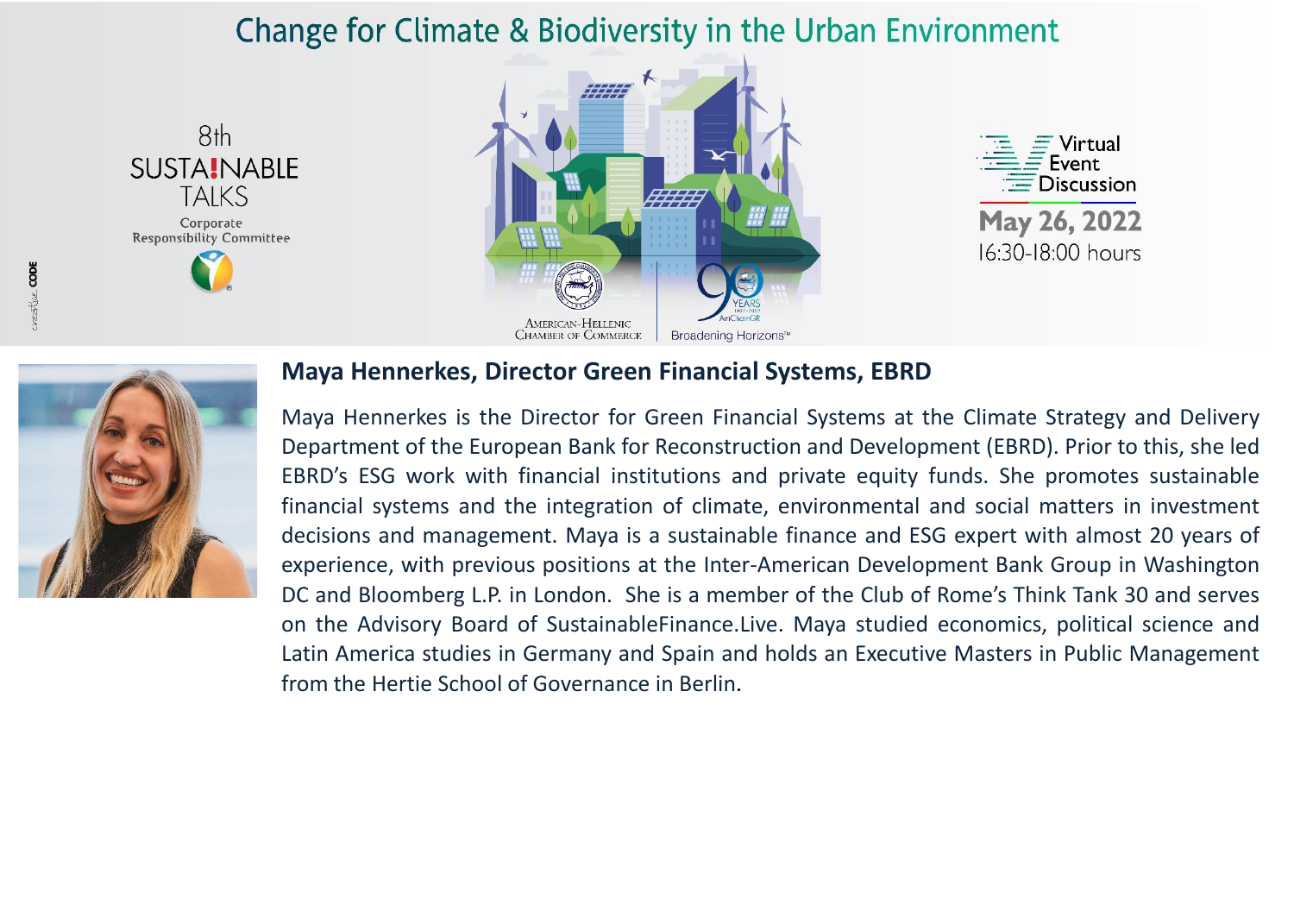





16:30-18:00 hours



#### **Stavros Ioannou, Deputy CEO, Group COO & International Activities, Eurobank**

Stavros Ioannou is Deputy CEO and Executive Board Member of Eurobank. He is the Group Chief Operating Officer, responsible also for the International Activities and the Wealth Management services of the Group. He started his career in banking in 1988, at Barclays Bank PLC. In 2003 he was elected Executive Member of the BoD of Millennium Bank. In 2005 he was appointed Chief Executive Officer at Eurobank A.D. Beograd, which he was heading until 2008, since when he continues to be a non Executive Member of the BoD, now operating under the name Eurobank Direktna a.d. He has served as General Manager Retail Banking (2013–2014). He is currently a Member of the BoD at Eurobank Bulgaria AD since October 2015, Member of the BoD at Eurobank Cyprus Ltd since November 2015, and Chairman of the BoD at BE-Business Exchanges SA since January 2014. He is Member of the Executive Committee of the Hellenic Banking Association since 2013, where he is appointed as Chairman since 2020. He is also non-executive Member of the BoD of Grivalia Management Company S.A. He is Chairman of Eurobank's ESG Management Committee and the responsible BoD Member for the Women in Banking initiative. He holds a Bachelor Degree in Business Administration from the University of Piraeus and a Masters Degree in Banking & Finance from the University of Wales, United Kingdom.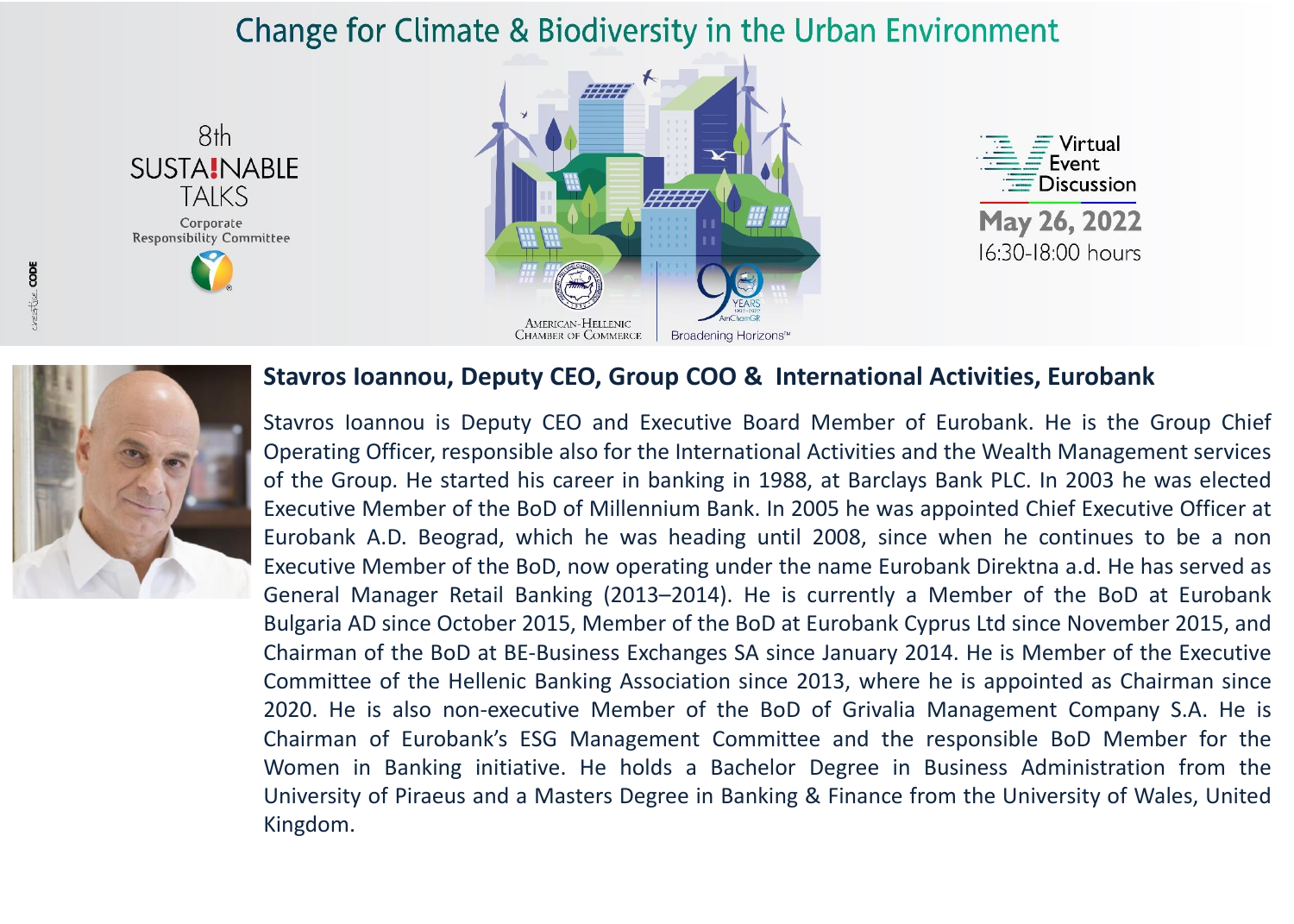





16:30-18:00 hours



#### **Olga Itsiou, Technical Director, Dimand**

Olga Itsiou is the Director of the Technical Department of DIMAND S.A. She is responsible for all projects of the DIMAND Group, having played an essential role in the company's growth so far, and she goes on. She is distinguished for her ability to provide solutions in every problematic situation, manage teams that operate efficiently and consistently and implement and introduce new, innovative, and sustainable policies and technologies into the operations of DIMAND. She is an active member of the Association of Chief Executive Officers (EASE) in Greece. She is also a longterm member of the Urban Land Institute and the "GR Sustainability, ESG & Urban Regeneration Council" of ULI Greece and Cyprus, aiming to explore and resolve the challenges of real estate investors regarding Environmental Social Governance matters and sustainable urban planning. Olga previously worked as a Project Architect at the architectural practice HOK International Ltd in London, a Consultant and Design Manager at REDS S.A. of the ELLAKTOR Group, and a Design Manager at IntraDevelopment S.A. She is an Architect Engineer graduate of the University of Greenwich with a BA (Hons) in Architecture, Kingston University with a Postgraduate Diploma in Architecture, Kingston University with a Post-experience Certificate in the Professional Practice of Architecture (RIBA Part 3) and a member of the Royal Institute of British Architects in the United Kingdom (RIBA).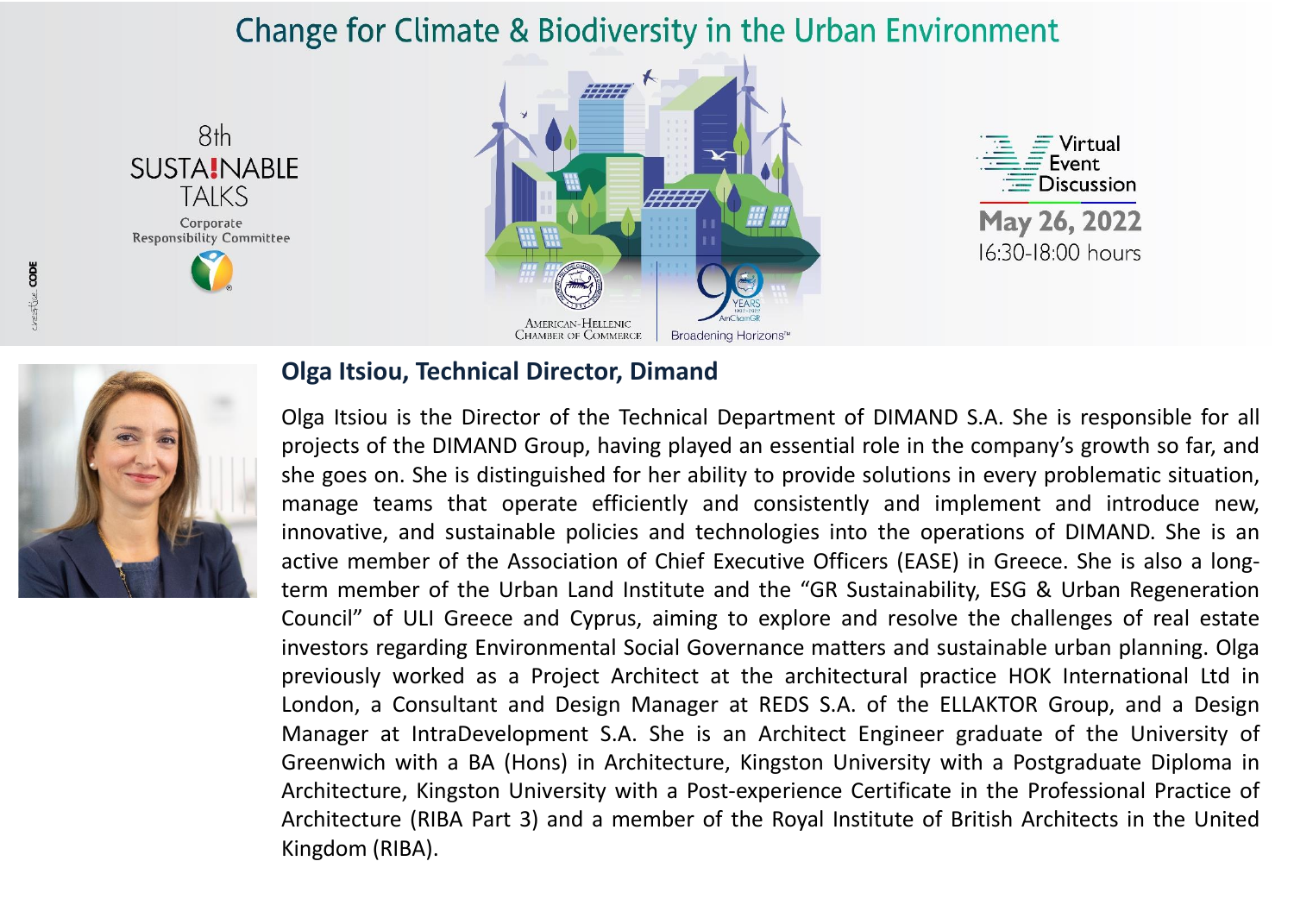







#### **Korina Lazari, Director of Company Communications, P&G South East Europe**

Korina Lazari studied at the Economic University of Athens. She continued with postgraduate studies and holds a Master of Science in International Marketing from Strathclyde University of Glasgow. In 2006, she started her professional career in Procter & Gamble Hellas where she held the position of Brand PR for several product categories like Beauty, Baby and Fabric Care and continued her career in Company Communications for Greece in 2014. In 2017 she undertook the role of Company Communication for South-East Europe, leading the design and execution of corporate plans for Romania, Greece, Serbia, and Bulgaria, with citizenship initiatives being a big part of her responsibilities. She is married and has two children.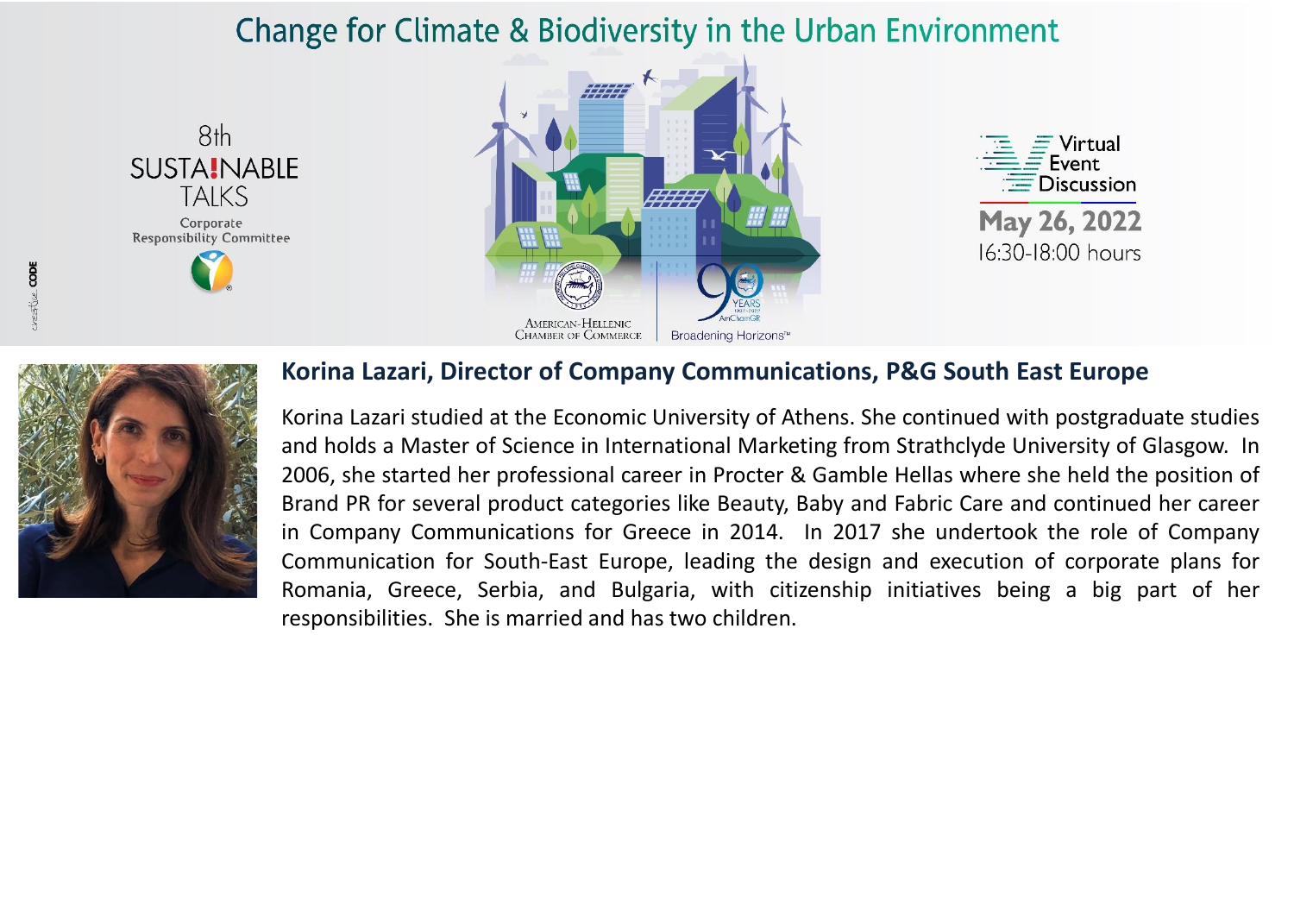





16:30-18:00 hours



#### **Constantinos Machairas, Country Coordinator EU Climate Pact & Board Member, Organization Earth**

Constantinos is the Country Coordinator for Greece on behalf of the European Climate Pact, a European Commission initiative launched in 2020, inviting people, communities, and organizations to participate in climate action and to build a greener Europe. He serves as President of the Hellenic Platform for Development the umbrella-organization of Greek NGOs, General Secretary for the Mediterranean Region at the International Federation of Organic Agricultural Movements (IFOAM AgriBioMediterraneo) and member of the Steering Committee of SDG Watch Europe a cross-sectoral Civil Society alliance working at EU-level to advance the implementation of the 2030 Agenda for Sustainable Development (SDGs). He is also a member at the Board of Directors for ActionAid Hellas, for UN Global Compact Greece and for Organization Earth where he held the position of the Executive Director between 2015 and 2021.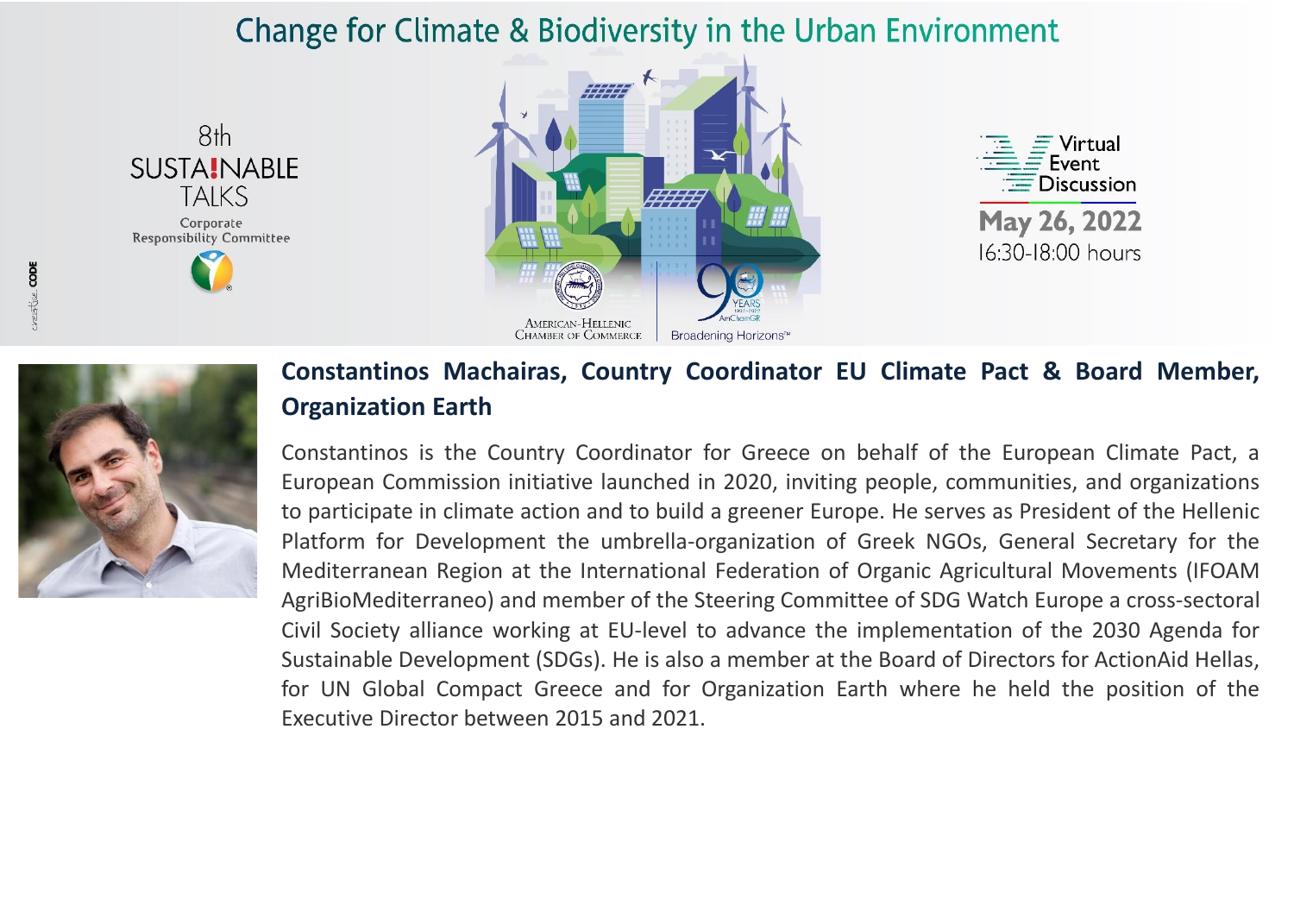





16:30-18:00 hours



#### **Eleni Myrivili, Chief Heat Officer, City of Athens**

Eleni Myrivili has advocated for an environmental, nature-positive, and climate-neutral agenda for more than two decades. She is currently a Senior Consultant for Heat Resilience for the Arsht-Rock Resilience Center (Atlantic Council) and the City of Athens. She was appointed Athens Deputy Mayor for Urban Nature and Climate Resilience as well as Chief Resilience Officer, after her election to Athens Government in 2014. Since 2021, under the new role of Chief Heat Officer - Europe's first - she is raising awareness of the dangers of extreme heat and co-creating a greener and cooler future for all. She co-chairs the Steering Committee of the global Resilient Cities Network (R-Cities) and has recently completed a year as a Loeb Fellow of Advanced Environmental Studies 2020, at the Harvard University Graduate School of Design. A tenured Assistant Professor at the University of the Aegean, Greece, until 2021, Eleni Myrivili received her Ph.D. from Columbia University (N.Y., N.Y.) in Cultural Anthropology.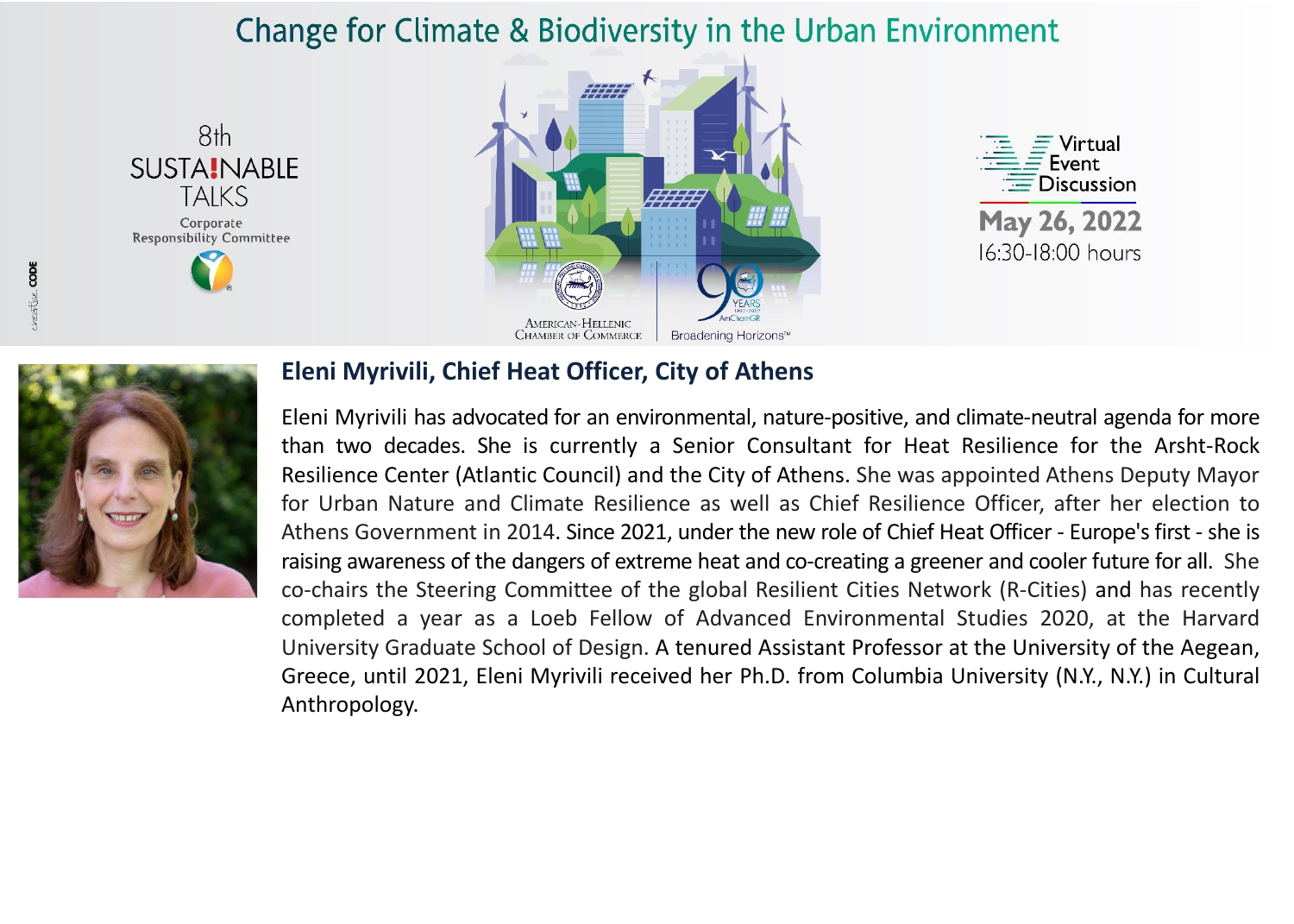





16:30-18:00 hours



#### **Pakis Papademetriou, Head, ESG Division, Eurobank**

Pakis Papademetriou has been serving sustainability and quality since 1994. He received a Bachelor's degree in Mechanical Engineering and Master's degree in Industrial Engineering, both from the University of Illinois at Chicago. He is certified in Business Sustainability Management from the University of Cambridge (CISL). Since September 2021, he heads the ESG Division of Eurobank S.A. From 1999-2021, he joined Athens International and was engaged in the development and application of diverse management systems focusing on quality, sustainability, and corporate administration, and held the position of Manager, Corporate Quality reporting to the CFO. He is Chair of the Corporate Responsibility Committee of the American-Hellenic Chamber of Commerce and member of the Steering Committee of the UN Global Compact Network Hellas.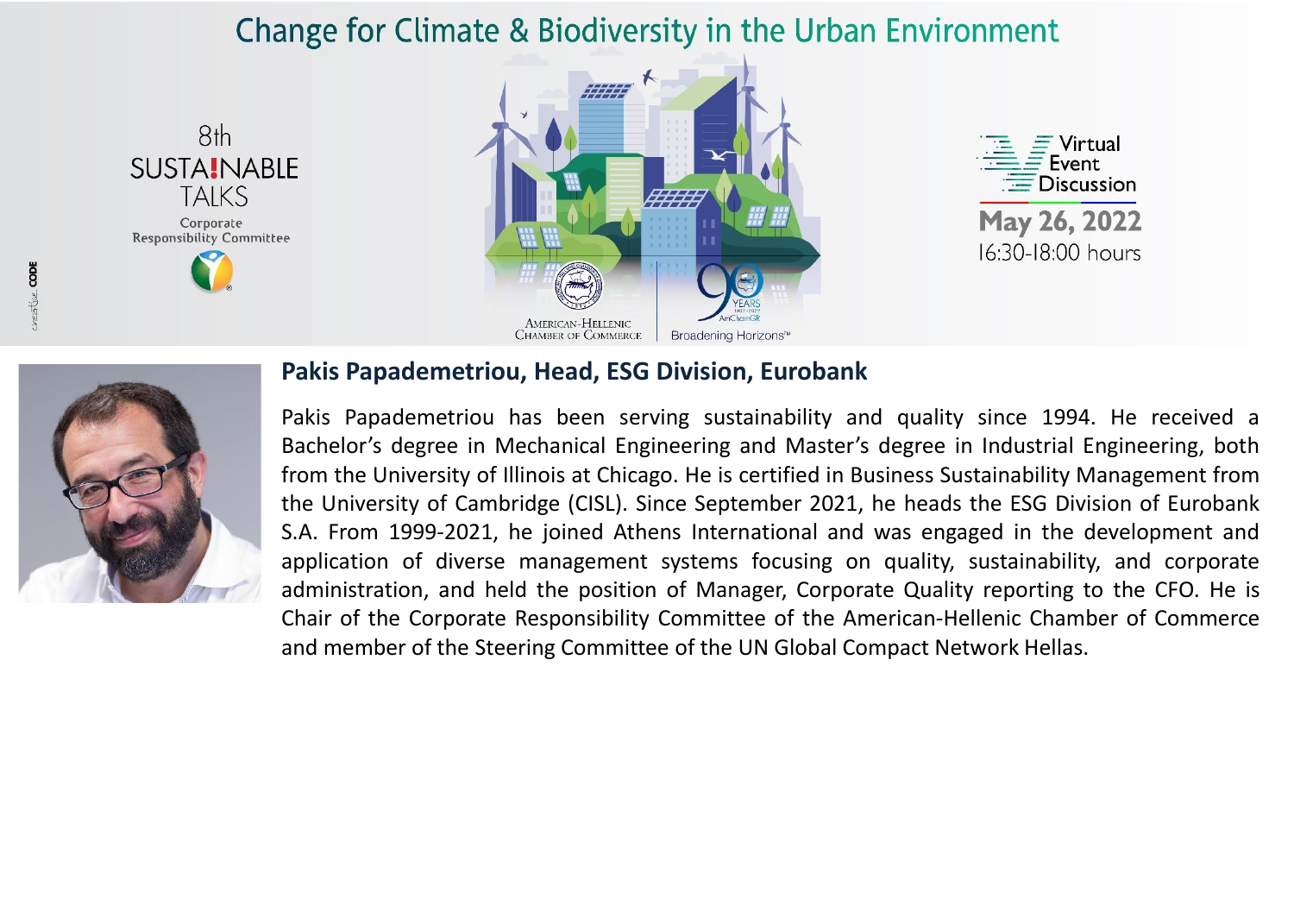





#### **George Sachinis, Director of Strategy and Innovation, EYDAP**

George Sachinis is a civil engineer with a Master's Degree from University of California at Berkeley and a Bachelor's Degree from Duke University. He is the director of Strategy and Innovation at EYDAP, the Athens Water Company. He coordinates the monitoring and development of the company's strategy. He manages the R&D and the new ventures of the company including activities related to energy and sustainable water-resource management. He just stepped down from serving UN-Habitat GWOPA, the Global Water Operators Partnership Alliance for sustainable development as a member of the Steering Committee.